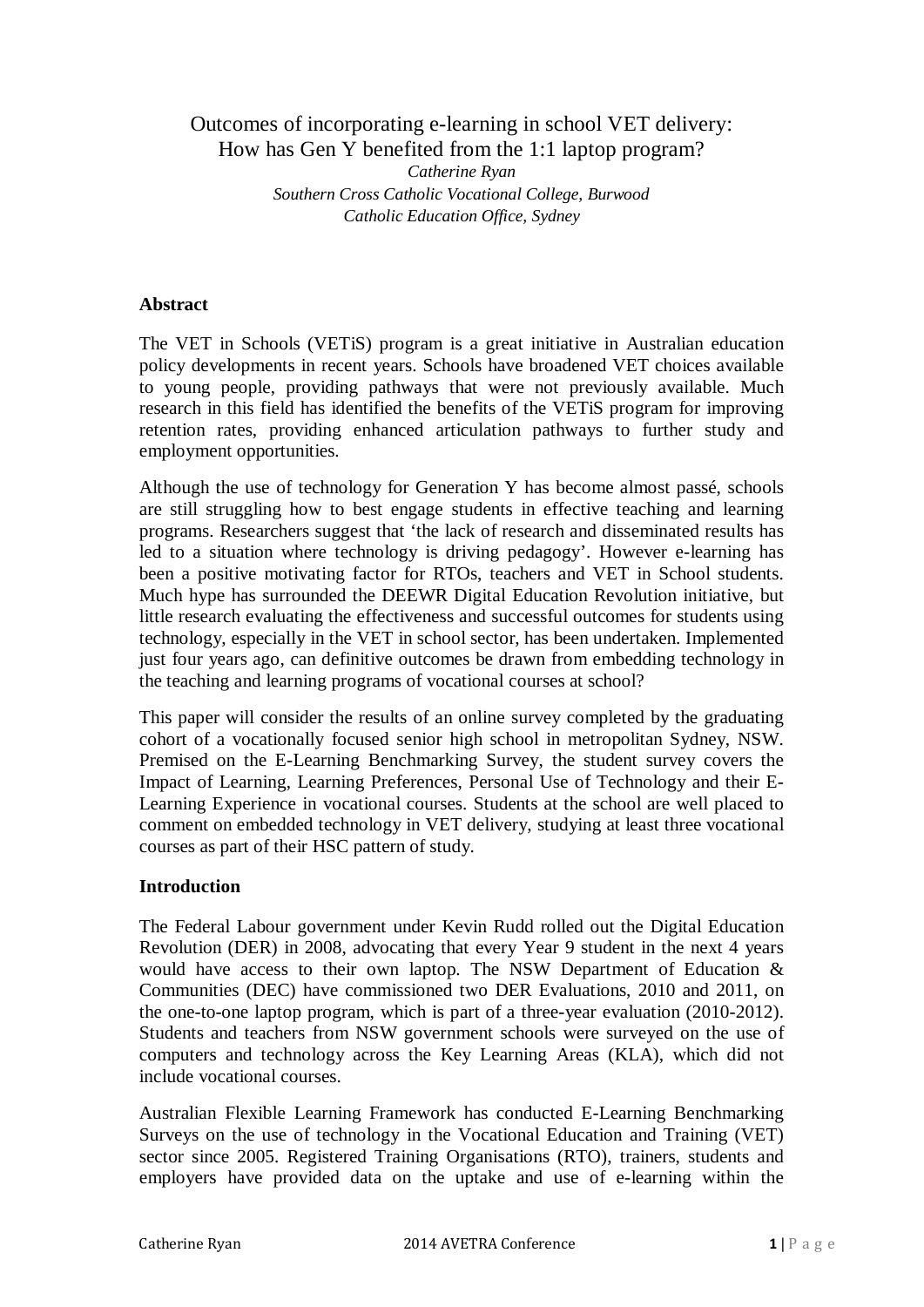vocational sectors. VET in School (VETiS) students were part of the survey cohort although small in number.

The broader aim of the research is to ascertain whether technology (devices  $\&$  elearning) contribute to the success VET in School students achieve whilst, still at school. Success, is this context, is reflected in qualification completion rates, retention at school to achieve the Year 12 certificate and improving the student's readiness for post school employment.

A survey, premised on the E-Learning Benchmarking Survey, was undertaken by Year 12 students at a vocationally focused high school. The surveyed students in this study attended Southern Cross Catholic Vocational College, Burwood, a senior high school located in metropolitan Sydney. The school offers students a NSW HSC pattern of study which includes a range of vocational courses. Teachers and trainers are an eclectic mix of university educated and vocationally trained, experienced practitioners, who are either part or full time employees. Students originate from more than 50 different government and non government schools, with male students dominating. Students typically study three (3) complementary vocational courses as part of their HSC part of study. As a 1:1 laptop school, students had access to technology and wifi internet access throughout the school.

The survey used the Flexible Learning Framework's E-Learning Benchmarking Survey's definition of e-learning, which is any electronic media used to deliver flexible training. It includes access to, downloading and use of internet; online access to and participation in course activities; teacher directed use of the internet, mobile and voice technologies for learning and research purposes; structured learning-based email communication and e-assessment activities.

### **Literature Review**

Vocational education and training (VET) plays an important role for young people in Australia. Delivery of VET programs are offered in upper secondary schools in the form of VETiS programs at Technical and Further Education (TAFE) Institutes, and private Registered Training Organisations (RTO) post-secondary school. In 2010 more than half of 15-19 year old VET students in Australia were studying in a secondary school environment (NCVER, 2011), and VETiS programs constituted one tenth of all VET delivery nationwide (Smith, 2004). Clearly, the secondary school VET program is a significant contributor to skilling the youth of Australia for postschool pathways.

Australian State and Federal governments are committed to supporting technology rich vocational educational experiences, as evident through the establishment of The Framework for National Collaboration in Flexible Learning in Vocational Education 2000−2004, Australian Flexible Learning Framework 2005-2010 and the National VET e-Learning Strategy 2012-2015. All RTOs, including schools, have had opportunities to engage in the development and use of e-learning resources within these frameworks since 2000.

The delivery of VET courses within senior school programs has steadily increased since the 1990s. By 2002, 44 per cent of senior secondary students were enrolled in VET programs (MCEETYA, 2003), and by 2010, 52.7 per cent of all 15-19 year old VET students were in schools (NCVER, 2011). School delivery of VET courses is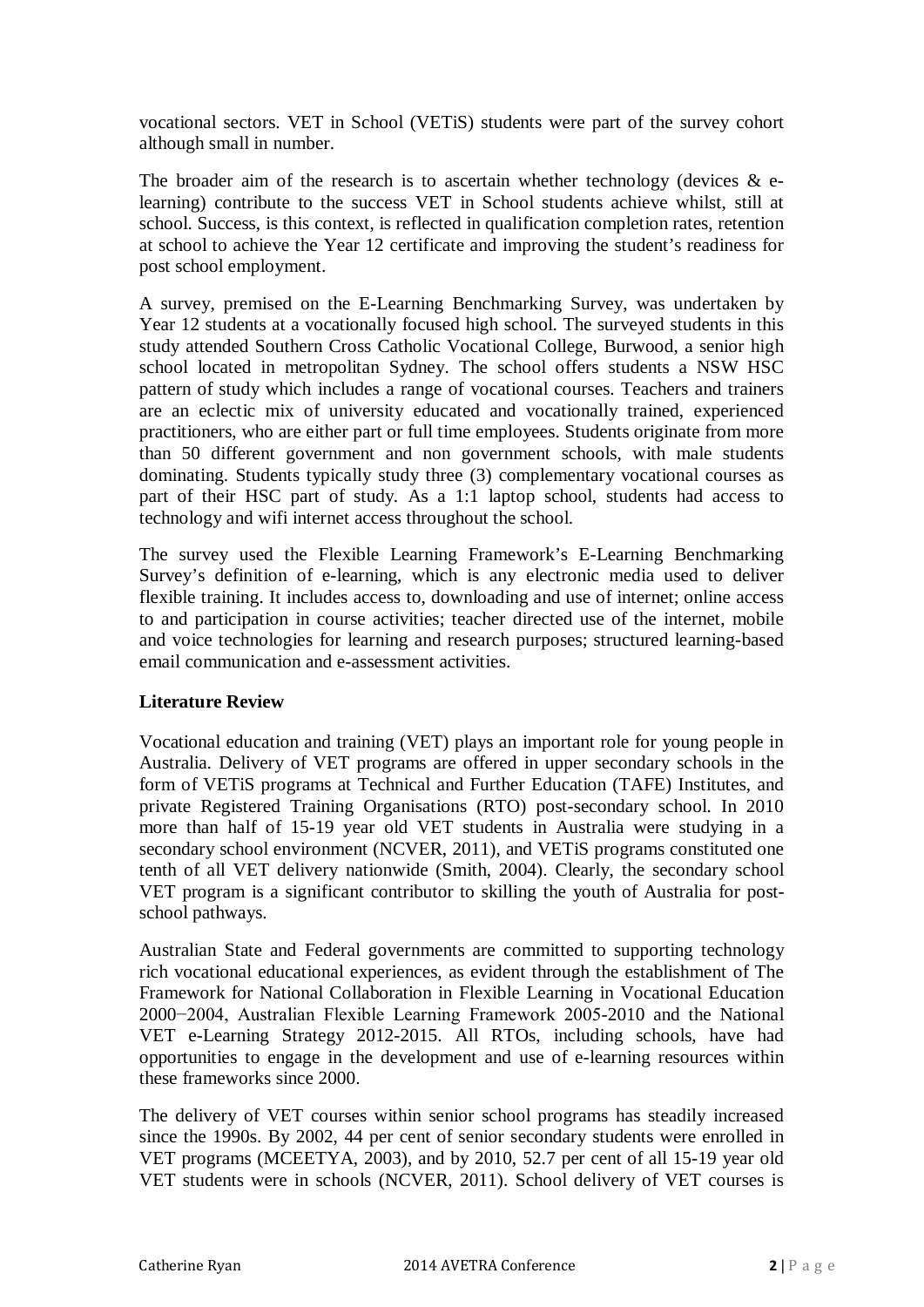however restricted by each State's Board of Studies' Year 12 completion requirements, the level of dependence on qualified and trained VET teachers, and the reliance on a schools infrastructure to support a VET course.

Incorporating e-learning within the pedagogy of vocational courses is varied and is dependent on factors including the practical nature of the course, e-maturity of the teacher, quality of the online resources and a student's willingness to engage. The role of the teacher and the student's characteristics are important to the success of elearning and effective pedagogy in the classroom. Further success resulting from good teaching and learning practices include enhancing student technology skills, improving school retention rates, encouraging further vocational study and improving employment opportunities (Karmel, 2007).

# **Methodology**

The Flexible Learning Framework's E-Learning Benchmarking Survey, was used as the basis for a survey undertaken by Year 12 students at the school. Approximately 10% of the cohort participated in focus groups which after discussion, identified the need to personalise the survey to accommodate nuances of the school, which would assist in the completion rate.

The E-Learning Benchmarking Survey was administered to VET students nationally who were studying only one vocational course. Students from the school study at least two (2) vocational courses, and as such the survey needed to allow students to report on the e-learning aspects of each course separately.

The survey tool used was a Google Form, which did not require students to have access to Google Apps, and the URL was issued to students via the schools Learning Management System (LMS). Results were populated into a Google Spreadsheet which was downloaded to an EXCEL spreadsheet for further manipulation.

In summary, there were 93 individual responses to sections *Impact of e-Learning, Learning Preferences*, *Other e-Learning Experience* and *Personal use of Technology.*  As students studied at most three VET courses the *Your E-Learning Experience* section, was completed 213 times.

### **Results**

### *The Technology Foundation*

#### **Who are they?**

Prensky (2001, 2005) has labelled these students 'digital natives', fluent in the language of computers, video games and the Internet. When questioned about how they use technologies outside of school, the students in this study identified the use of computer, mobile phone and Facebook / Instagram as their top options. Reading and writing blogs, and using Twitter were their least preferred technologies used outside of school (Figure 4.1).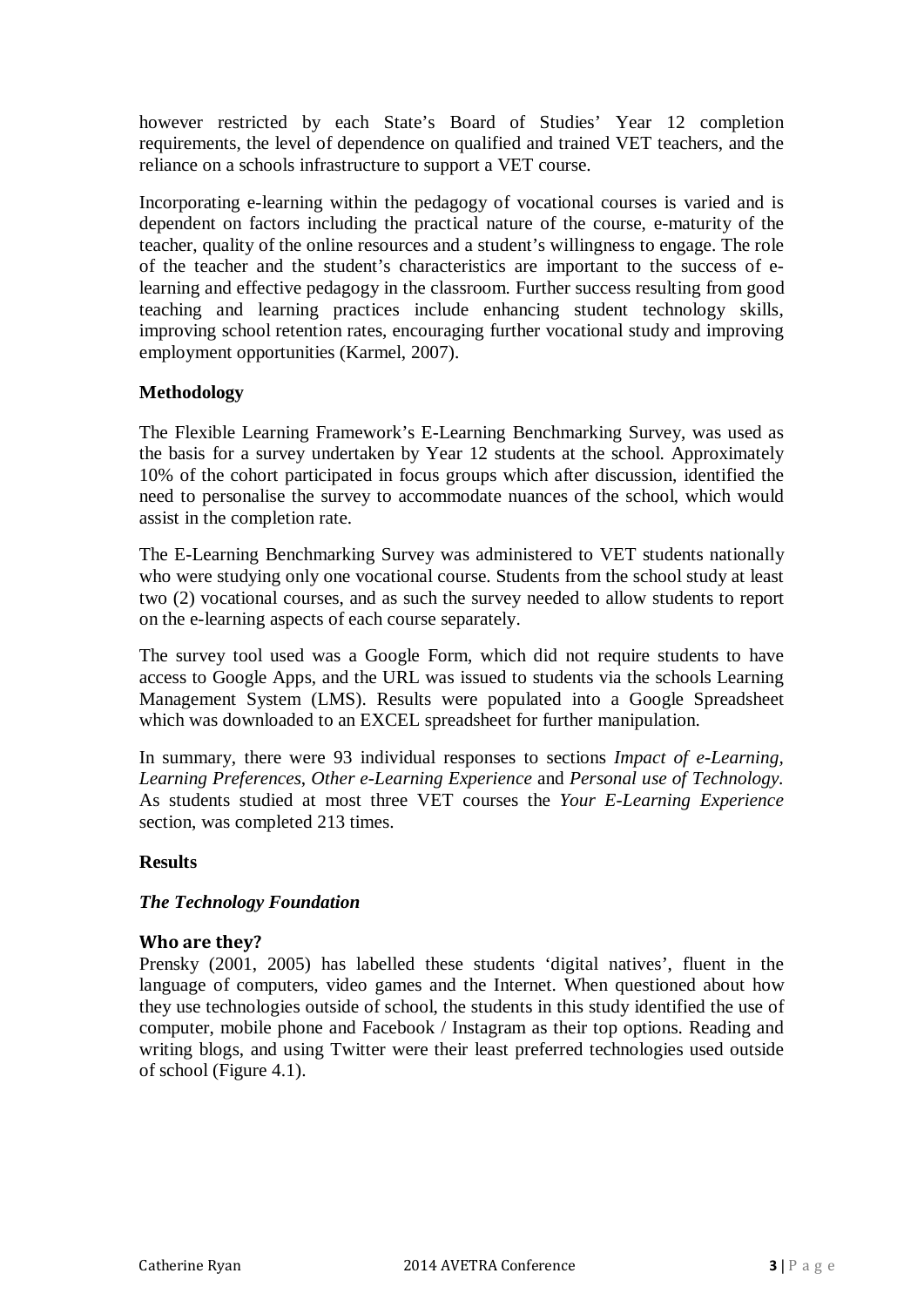

In selecting this vocational school the students deliberately factored technology into their decision making. Figure 4.2 illustrates that more than 75% of students considered e-learning and technology as factors when selecting the school and courses within their HSC pattern of study. Student's responses from the 2011 E-Learning Benchmarking Survey were not as adamant in considering e-learning as a factor in choice of RTO (40%) and courses (44%) (2011).



# **Laying the Foundation for e-Learning**

The students confirmed their confidence in the teachers understanding, use and skill level for incorporating e-learning in their teaching and learning programs. Despite the school's infancy as a vocational training organisation, the students overwhelmingly felt that their teachers / trainers were equipped to support e-learning in the classroom. With 85% of students agreeing or strongly agreeing, that their teachers had a good understanding of e-learning, a much higher rate  $(+19%)$  than the 2011 National student response from the e-Learning Benchmarking Survey (Table 4.1).

| Table 4.1 : E-Learning Survey Q3d - Q3f. (Percentage of Respondents) |                |                                      |                |                |  |
|----------------------------------------------------------------------|----------------|--------------------------------------|----------------|----------------|--|
|                                                                      |                | e-Learning Benchmark Survey - School |                |                |  |
|                                                                      |                | <b>Students</b>                      |                |                |  |
| Students' view on teacher / trainer support for e-                   |                | 2011<br>$\overline{\phantom{0}}$     | 2011<br>-      | 2009           |  |
| learning                                                             | School         | <b>Student</b>                       | <b>Student</b> | <b>Student</b> |  |
|                                                                      | <b>Student</b> | <b>Response</b>                      | Response       | Response       |  |
|                                                                      | Response       | (National)                           | (School)       | (School)       |  |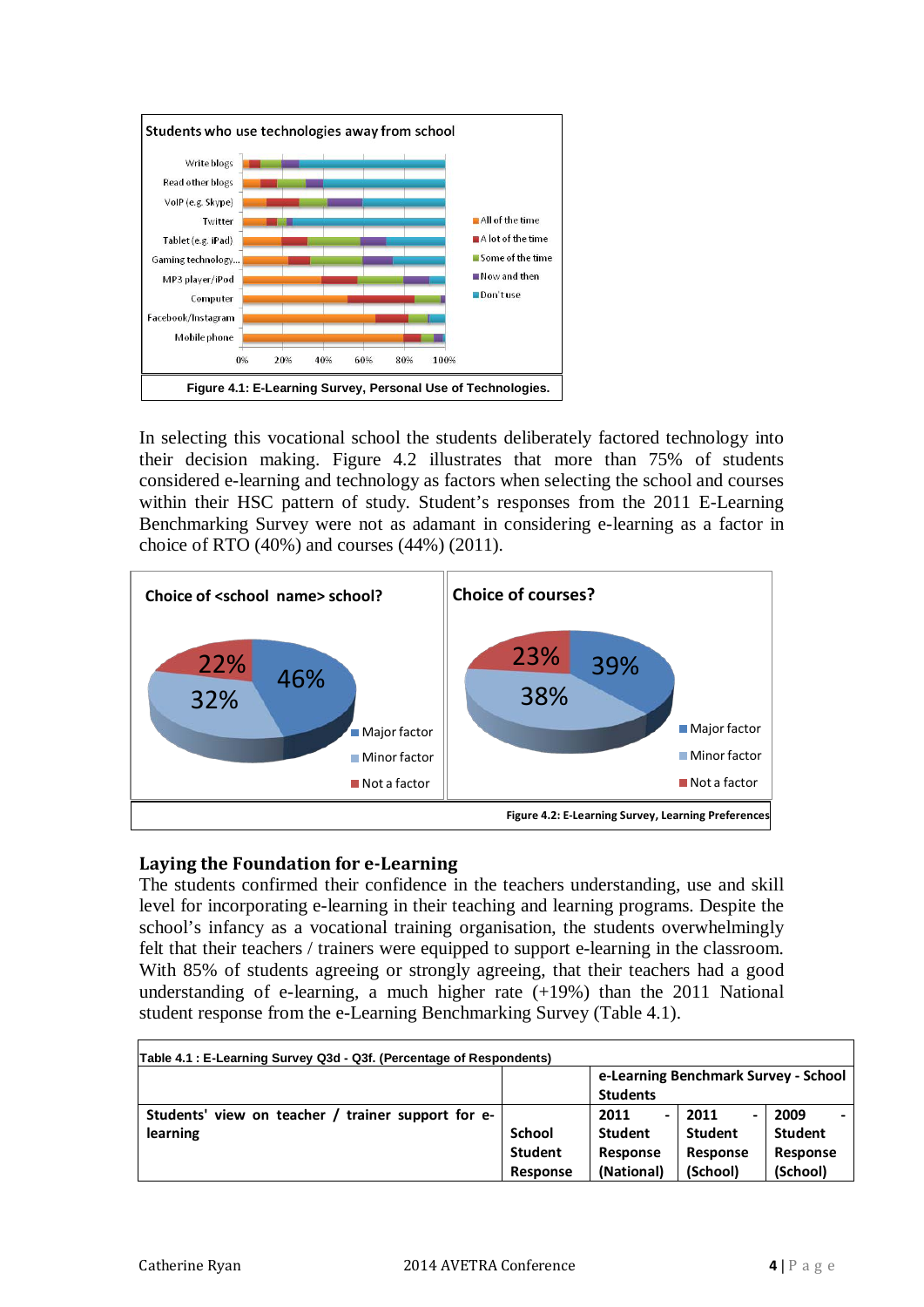| Learning Facilitators have a good<br>My teachers $/$<br>understanding of e-learning         | 85% | 66% | 58% | 66% |
|---------------------------------------------------------------------------------------------|-----|-----|-----|-----|
| My teachers / Learning Facilitators encourage the use<br>of e-learning                      | 80% | 68% | 56% | 62% |
| My teachers / Learning Facilitators are skilled at using<br>technology based teaching tools | 83% | 68% | 60% |     |

Equally supportive was the student's responses regarding the school's preparedness to support e-learning by providing the necessary technological infrastructure (Table 4.2). According to the students the school provided easy access to technology (90%), the internet (77%) and support for online activities (87%). When the technology is stable and seamless, teachers and students alike are more confident to engage in using elearning.

| Table 4.2: E-Learning Survey Q3g - Q3i. (Percentage of Respondents)                                      |                                                    |                                                        |                                                |  |  |
|----------------------------------------------------------------------------------------------------------|----------------------------------------------------|--------------------------------------------------------|------------------------------------------------|--|--|
|                                                                                                          |                                                    | e-Learning Benchmark Survey<br>- School Students       |                                                |  |  |
| Students' view on RTO / School support for e-learning                                                    | <b>School</b><br><b>Student</b><br><b>Response</b> | 2011<br>Ξ.<br><b>Student</b><br>Response<br>(National) | 2011<br><b>Student</b><br>Response<br>(School) |  |  |
| My training organisation / school provides students with<br>easy access to technology                    | 90%                                                | 71%                                                    | 64%                                            |  |  |
| My training organisation / school provides students with<br>easy access to the internet                  | 77%                                                | 71%                                                    | 63%                                            |  |  |
| My training organisation / school provides students with<br>easy access to support for online activities | 87%                                                | 67%                                                    | 58%                                            |  |  |

Supporting this result, is the satisfaction level of technology access, reported in the 2013 E-Learning Benchmarking Survey of VET Teachers. VET teachers in schools had the most satisfactory levels of access to computers and internet for teaching and learning compared to their peers in TAFE, private & community training providers (FLAG, 2013).

# *Technology in the mix for Year 12 Retention*

Since 2010, all NSW students must complete Year 10, and until they turn 17, students must be in school, in approved education or training, in full-time paid employment (25hrs/week) or a combination of these (DET, 2009). There is a great deal of evidence that suggests there is a high correlation between students' level of education and their prospects in life. Extending that period of formal school education to complete Year 12, students have a greater likelihood of continuing with further study, particularly in higher education, as well as entering into the workforce (ABS, 2011a). The Foundation for Young Australians (FYA, 2013) latest report 'How are Young People Faring' shows that nationally 80% of students who started secondary school in 2007, completed Year 12 in 2012. As a nation this is encouraging, as governments continue to work towards the COAG target of 90% Year 12 or equivalent attainment rate for 2015.

Seventy five percent of students noted that e-learning and technology was a factor in their choice of staying at the school to complete Year 12. They have also maintained that technology has contributed to their choice of schooling and then continuing on to complete Year 12 (Figure 4.3).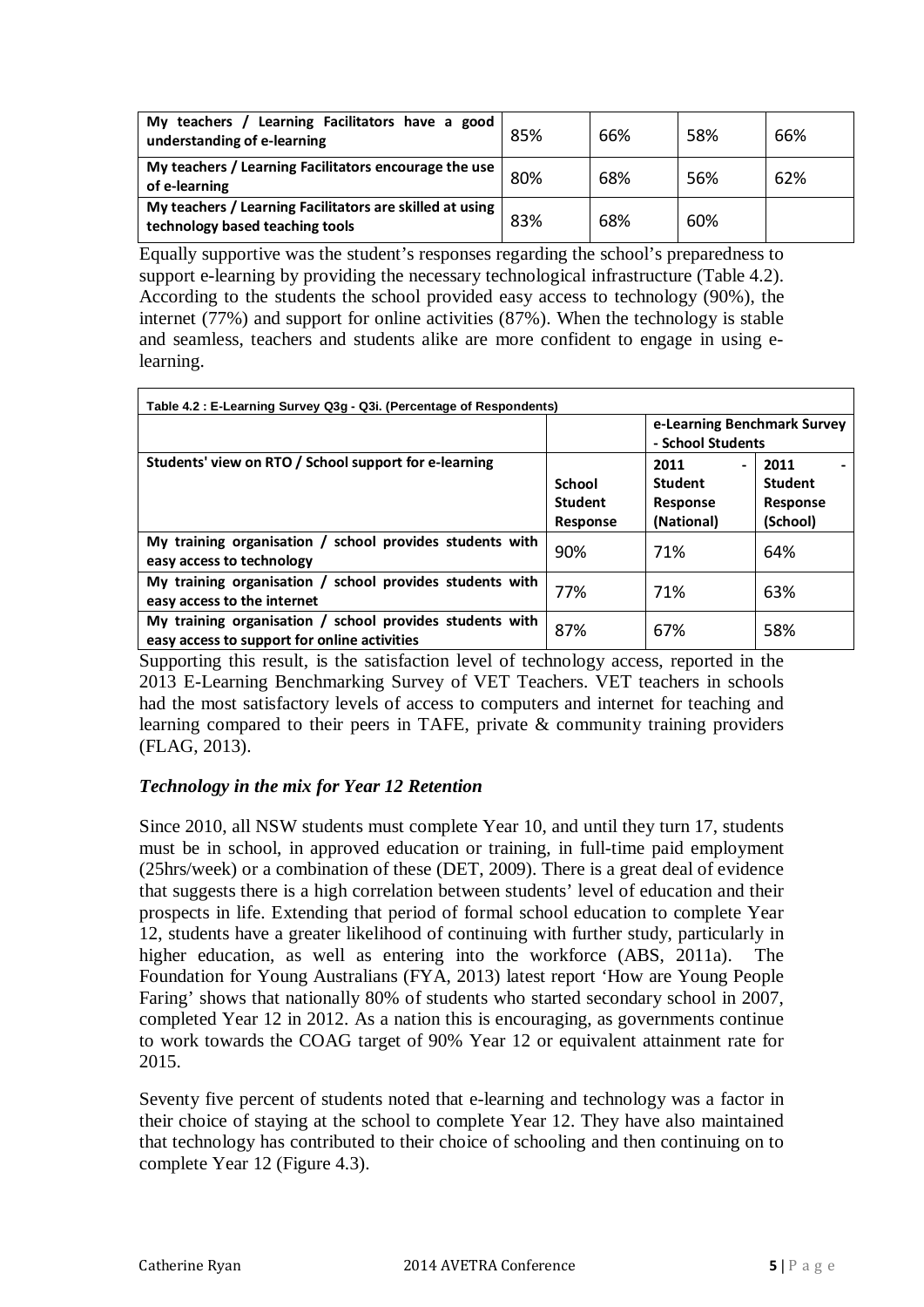

# *Completing Qualifications with E-Learning*

In addressing the Federal Government's new principles and strategies for strengthening VET in the HSC, the NSW Board of Studies (BOS) had to accommodate the changes in the national VET system from a modular curriculum model to a training package model. In the NSW HSC Media Release (NSW BOS, 2012) the Board of Studies stated that of the 72,500 students receiving an HSC result in 2012:

# *Almost 24,500 (34%) students who are eligible for their HSC have also completed a VET course*

### o *10,164 (14%) will receive an HSC and a VET Certificate II*

o *5,794 (8%) will receive an HSC, a VET Certificate II or above and an ATAR*  Students are now able to select from 13 VET Curriculum Framework subjects and a further 40 BOS endorsed VET courses. Students undertaking the survey studied at most three (3) vocational courses, from 14 different qualifications all offered at the school. In reviewing the responses to '*Considering the <course name> description above, has using e-learning in this course helped you to achieve the qualification for this course?*' students answered on a scale of 'a lot' to 'none' for each course area studied (Figure 4.4).

Investigating further which e-learning technologies contributed 'a lot' to achieving the qualification, students rated use of the LMS (53.1%), communication through email (50.7%) and using interactive learning resources (44.1%) as the most significant. The use of mobile technologies (23.5%), podcasting (21.6%) and developing e-portfolios (25.8%) were not used as extensively in contributing to course completion. Some possible reasons for this result could be attributed to the teacher's lack of skill in using these tools, relevance to the completion of competencies within the course or the lack of access to the technology and devices for students to use the applications.

When asked about the types of activities within the course that use e-learning, the responses from students were overwhelmingly positive for all the options presented. Of particular interest was the submission of work via the Dropbox functionality in the LMS or through the use of Google Drive (68.1%), as that activity which students used 'a lot'. Both these facilities allow for the easy submission of computer generated documents, 24/7 flexibility of access and provides a 'due date' notification which assists students to be more organised. Students and teachers clearly recognise the benefits of such facilities and extensively used these in all course areas. Students in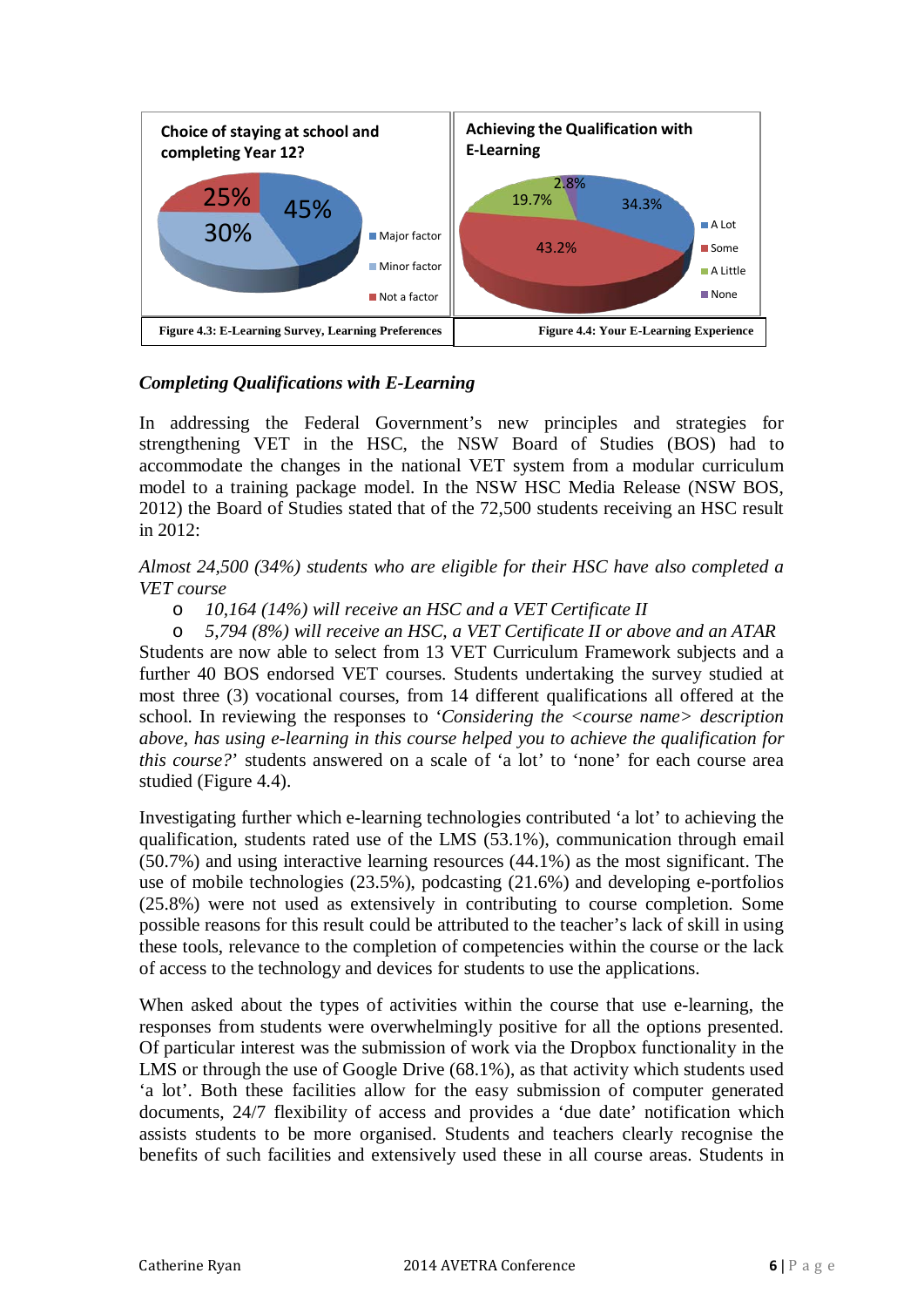the study who were issued with a school provided laptop, used e-learning extensively in training activities, in comparison to the national cohort.

### **Drilling Down – Are all courses the same?**

#### **Trade v Non Trade**

Categorising the VET courses into Trade (Automotive, Construction, Furniture Making, Hairdressing, Hospitality) (N=101) and Non Trade (Beauty Therapy, Business Services, Children's Services, Entertainment, Health Services, Information Technology, Screen & Media, Retail) (N=112) areas, allows for more synergy and fine grained analysis of the results, than would be the case if the course responses were simply aggregated individually. Trades teaching requires theory preparation, practical demonstration, followed by guided practice, and the application and elearning tools are used within this context. Most learning is conducted in a blended environment.

With a fairly even distribution of responses by courses between the two categories Trade (47%) and Non Trade (53%), there is much division within each of the questions. Taking into account, for many of the Non Trade courses (Business Services, Information Technology, Screen & Media Retail), where the mode of delivery and the content are similar, the use of e-learning provides a form of workplace training that is suitable both to the content and the students (Brennan, 2003).

Comparing the student's feedback to the question *How much e-learning is in your course*?, Non Trade teachers incorporate more e-learning in their pedagogy than Trade teachers. With 80% of students studying Non Trade courses stating that elearning was used 'a lot' or 'some' of the time, compared to only 55% of students in Trade courses. As Trade courses allocate more time in the workshop, it is anticipated that the use of e-learning in Trade course would be less than in Non Trade courses. Trade teachers may perceive e-learning as irrelevant to trade teaching or there may be reluctance to up skill to new technologies (Thompson & Lamshed, 2006).

In every question within the *Your E-Learning Experience* section, students regarded Non Trade courses as either using e-learning or contributing to the course qualification, 'a lot' more than the corresponding questions for Trade courses. Of particular note within the question *How much does this course use each of the following e-learning technologies?*, was the use of email as a communication tool between students and teachers. Over 90% of students studying Non Trade courses used email within their course, either 'a lot' or 'some' of the time.

Interestingly, the differences in the use of e-learning in activities between Trade and Non Trade groups was not as differentiated when considering the combination of 'a lot' and 'some' responses. The inclusion of e-learning in the activities of Accessing learning resources and content, Undertaking learning activities & assessments and Doing Research, was perceived by students as the most used. Again, with the strong and well supported technology focus within the school, teachers are confident to use e-learning for activities and tasks. Based on the students overall responses it is evident that Trade teachers use e-learning less in activities, than Non Trade teachers.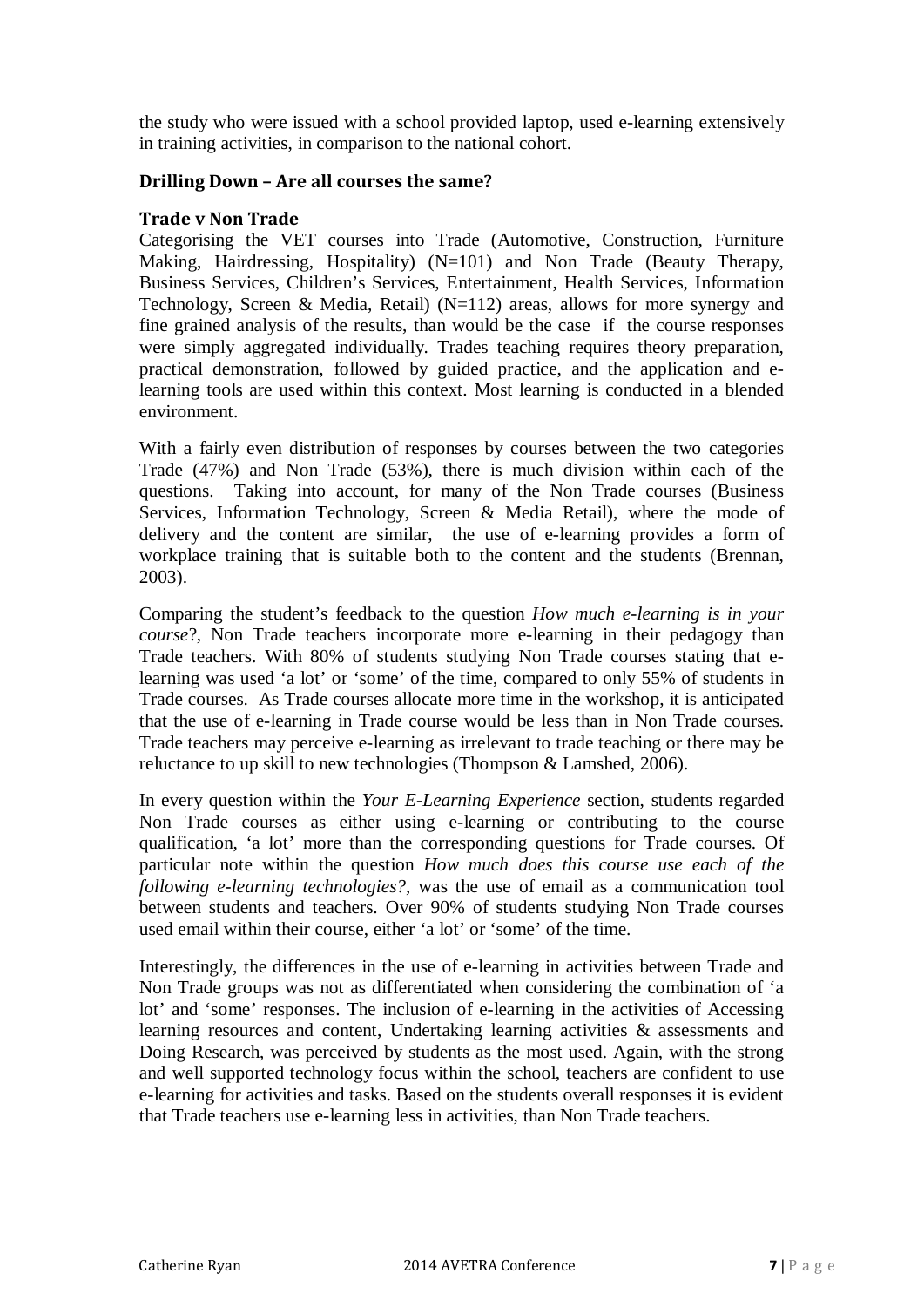# *Ready for Work beyond School?*

Commonwealth, and State and Territory Education Ministers through the 1999 Adelaide Declaration agreed that Australia's students should 'be confident, creative and productive users of new technologies, particularly information and communication technologies' (MCEECDYA, 1999). It was also agreed that 'all students have access to the high quality education necessary to enable the completion of school education to Year 12 or its vocational equivalent and that provides clear and recognised pathways to employment and further education and training'. Further supporting this national goal, in 2008 as part of the Melbourne Declaration on Educational Goals for Young Australians, the same governments agreed that the senior years of schooling should provide all students with high quality education, necessary to complete secondary school education and make the transition to further education, training or employment (MCEETYA, 2008). Part of the strategy to achieve this was:

'ensuring learning in the senior years is supported by access to computers, online tools and resources, and teaching expertise in using information and communication technologies (ICT).'

In part, the DER provided schools and students with the hardware and technical support to facilitate this strategy, to enhance learning and improve post school outcomes of employment and further training.

Considering four of the eight employability skills of technology, communication, organisation and teamwork, surveyed students were asked to consider how they fared in these areas and whether e-learning impacted on their employment outcomes (Figure 4.5). In a predominately knowledge economy, where the labour force is characterised as computer literate and well-trained in handling data, and even with a vocational focus these students are well positioned to move into the workforce as competent users of technology.



Students also maintained that e-learning impacted on their employment opportunities and outcomes in relation to the other employability skills of communication, organisation and teamwork, to varying degrees. Most surprising was the extent to which e-learning has enabled them to be more organised (76%) (Figure 4.6).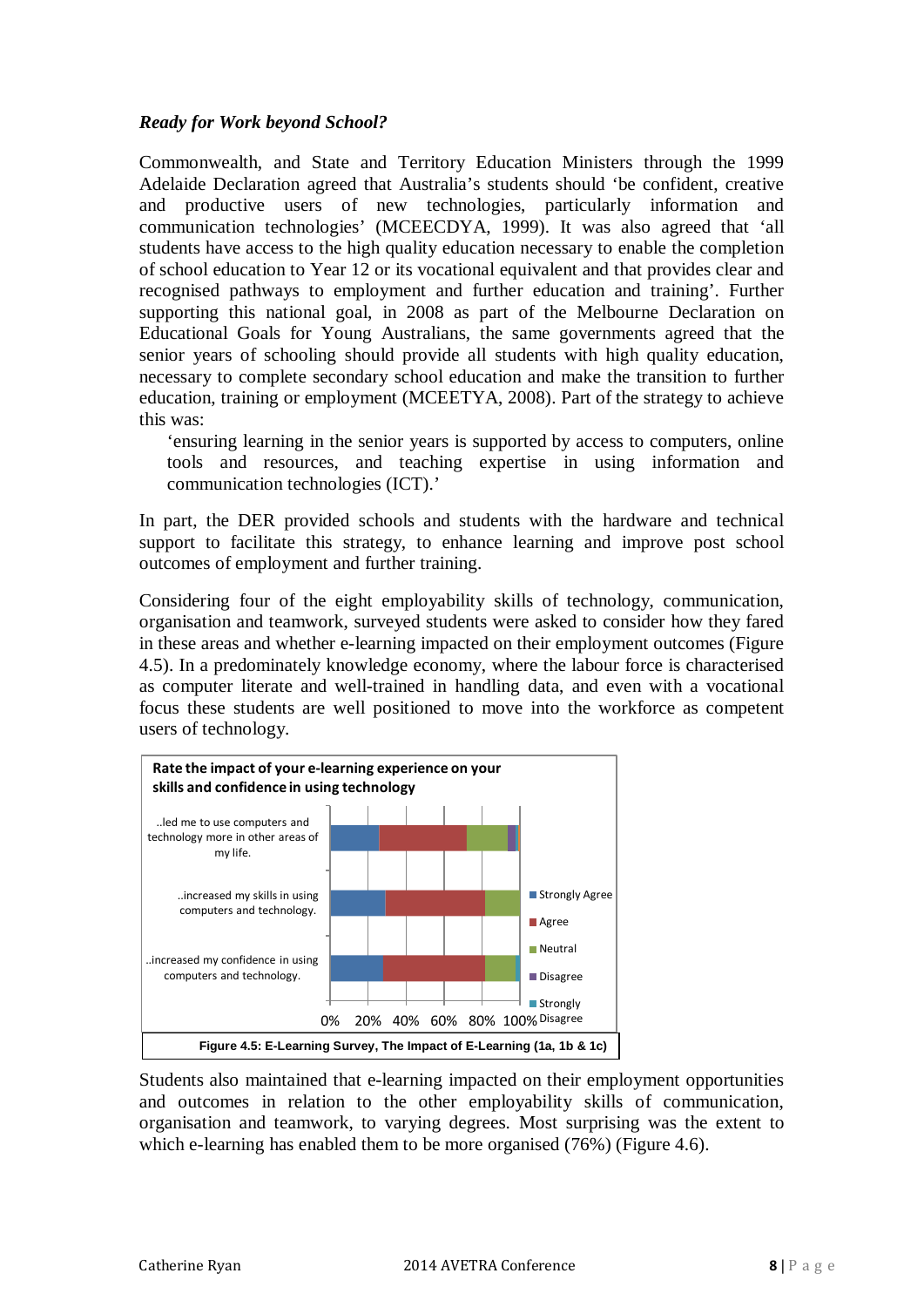

Aligning the E-Learning Benchmark Survey questions with situations more appropriate for school aged students, minor changes were made to the job related questions.

| Table 4.4: Impact of e-learning on students' employment opportunities and outcomes                          |                                      |                                                  |                                                |                                                |                                                |
|-------------------------------------------------------------------------------------------------------------|--------------------------------------|--------------------------------------------------|------------------------------------------------|------------------------------------------------|------------------------------------------------|
| students'<br>e-learning<br>оf<br><b>Impact</b><br>on<br>employment<br>opportunities<br>and<br>outcomes      | School<br><b>Student</b><br>Response | 2011<br><b>Student</b><br>Response<br>(National) | 2011<br><b>Student</b><br>Response<br>(School) | 2009<br><b>Student</b><br>Response<br>(School) | 2008<br><b>Student</b><br>Response<br>(School) |
| <b>Student Survey</b>                                                                                       |                                      |                                                  |                                                |                                                |                                                |
| better on work<br>to do<br>iob<br>helps me…<br>my<br>placement                                              | 64%                                  | 55%                                              | 60%                                            | 35%                                            | 52%                                            |
| helps me to do my job better as a school based<br>apprentice / trainee                                      | 44%                                  | 42%                                              | 49%                                            | 25%                                            | 43%                                            |
| will in the future help me to get a better job,<br>get a promotion, or get more responsibility in my<br>job | 68%                                  | 66%                                              | 54%                                            | 54%                                            | 52%                                            |

Comparing student responses to the 2011 National survey data, scores were higher in all three questions. Students surveyed in this study placed a high value on e-learning enabling them to perform better at work, and foreseeing potential for improved job satisfaction in the future. In particular, students undertaking a work placement where the use of technology is critical (i.e. Business Services, Information Technology, Media), then logically the use of e-learning and technology at school would assist them on the job.

### **5: Discussion**

### *Readiness to E-Learn*

The technology cornerstone of the school was solid, stable and supported by all levels of the school Leadership and teaching staff according to the surveyed cohort of Year 12 students. Teachers had a very good understanding of e-learning (85%), encouraged the use of e-learning (84%) and were skilled at using technology-based teaching tools (83%), compared to the E-Learning Benchmark Survey results. Students also recognised that their teachers encouraged the use of e-learning in a variety of activities including doing research, communicating with their teachers and submitting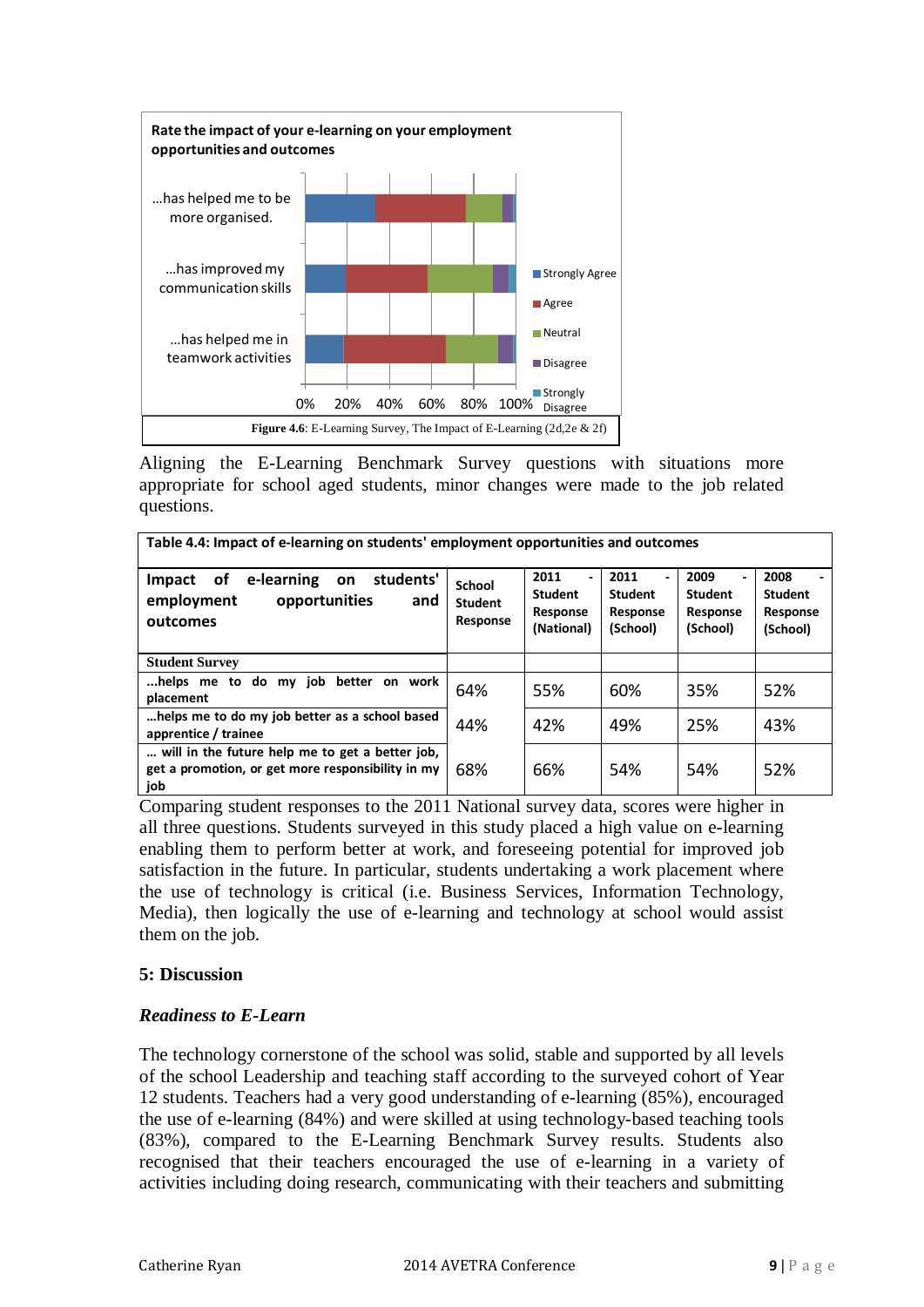work via a Dropbox or with Google Drive. Strong evidence suggests that teachers were ready to use e-learning, in varying degrees, regardless of the type of course or mode of delivery.

The hardware infrastructure was relatively stable allowing staff and students to have confidence in using technology. Although some students noted misgivings with the technology sighting blocked websites, laptop maintenance issues and the distraction of the internet, as issues, most students embraced the benefits of this tool. It is because of this consistency of service that the school invested heavily in the use and application of technology.

The students in the study actively sought a senior high school in which e-learning and technology was a factor in their choice of school (78%) and courses (79%). In moving to a new high school, these students were positively advocating for e-learning and technology as part of their learning. Undertaking a vocationally based HSC was also a definite choice of these students. Student learning styles and preferences are important determinants in judging the effectiveness of e-learning pedagogy (Brennan, 2003). By all accounts, the school, teachers and students were ready to engage with technology in their teaching and learning programs.

As Gen Y students, those surveyed were skilled in a limited range of technologies, which targeted social media applications like Facebook and Instagram. Assumptions of a student's technology ability are often based on their superior social media skills, which can be misleading. Their use of technology can be aligned to Bloom's Digital Taxonomy (BDT) in terms of lower- through to higher- order activities (Churches, 2009). As this surveyed cohort presented with generally low literacy and writing skills, this must also be a consideration in the design of e-learning content and activities, and the expectations of the teacher.

A large proportion of students noted that they did not write (72%) or read blogs (60%) online, outside of school. This trend reflects the low interest and ability of the surveyed students to engage in higher order thinking skills compared to their extensive use of simple texting and instant messaging. When questioned about their use of e-learning technologies in courses, students noted that podcasting and recordings (21.6%), and e-portfolios (25.8%) were not used 'a lot' at school. Both applications require the higher order thinking skill of creating text. Teachers, conscious of the support needs to the students, targeted the use and depth of e-learning to suit their ability and needs. Brennan (2003, p.6) would suggest that the 'literacy demands and cultural homogeneity of many online courses and modules raises questions about the adequacy of the skills of students from LBOTE and ATSI groups, as well as others with low levels of functional literacy'. The learning needs of the students should be considered, and are paramount to the successful implementation of e-learning in teaching and learning programs.

In considering whether e-learning has been successfully embedded in the teaching and learning strategies of school VET delivery, evidence from the study would suggest that it has. Technology has enhanced the learning of the school students by enabling them to be more organised, more technologically 'savvy' and flexible in where and when to study. With an almost fifty percent split of students studying trade and non trade courses, using e-learning was still strongly advocated by both sets of students.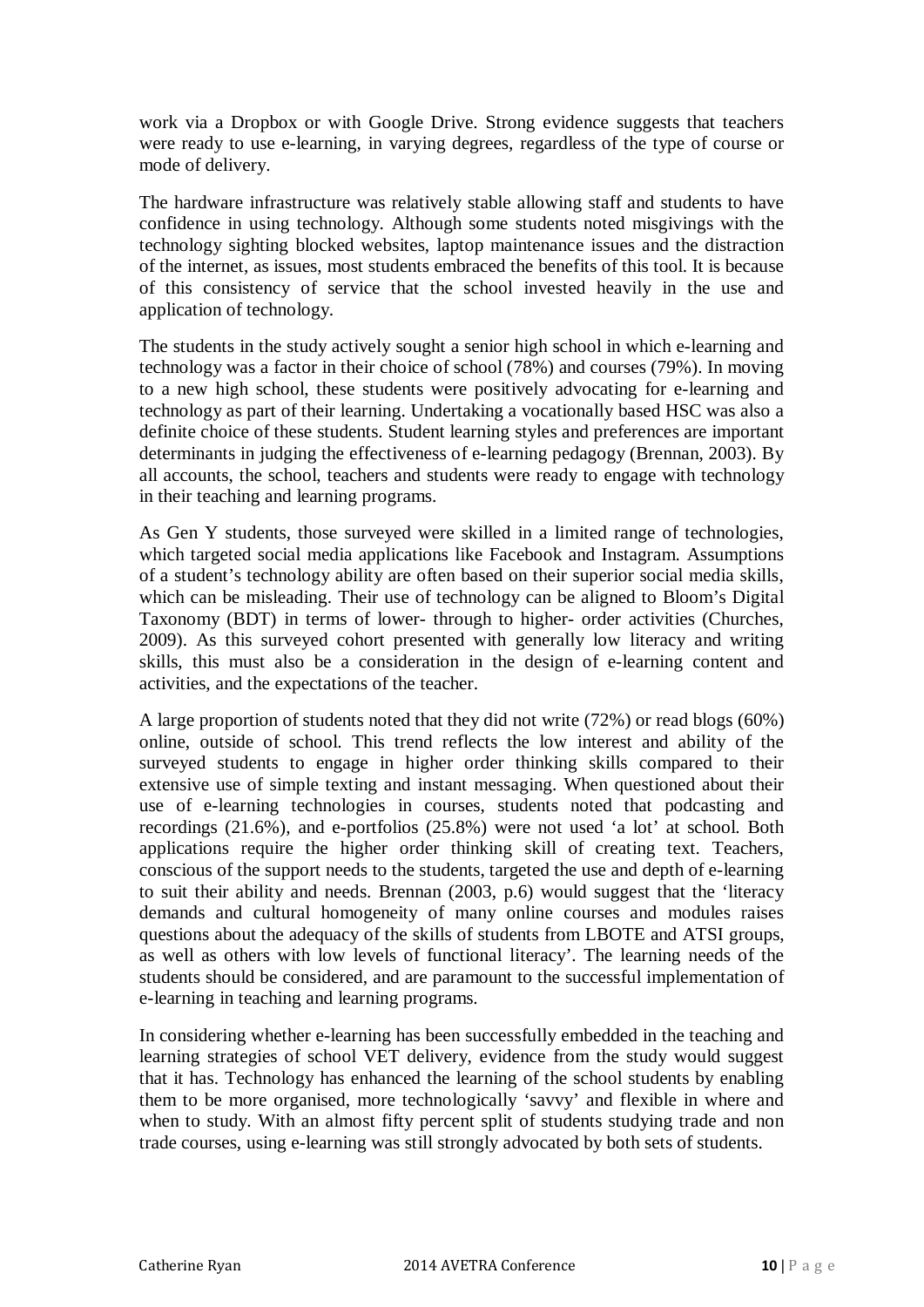# *Quality E-Learning Experiences*

Quality learning experiences for a student can vary depending on the definition of the 'quality' that is adopted. Consideration of the learning experience could be benchmarked on previous experiences or relative to one's own ability. Alternatively, taking a more objective approach to what constitutes quality learning experiences, in particular e-learning, aspects of flexibility, access to resources or ease of use should be explored.

An analysis of data from Longitudinal Surveys of Australian Youth (LSAY) by Alnezark, Karmel and Oong (2006, p.7) revealed that students engage in VET in Schools programs because 'they see these programs as providing a better match with their perceived academic ability'. Students tend to choose subjects they are interested in and in which they can succeed. Quality learning for the surveyed students is a combination of studying vocational courses, in an e-learning delivery mode. The majority of students (69%) identify that their current e-learning experience is 'a lot better' or 'better' than previous experiences. In these student responses they identify that despite their abilities, e-learning has improved their learning.

*'the benefit of E-learning is that it helps people that are not organized or the brightest people to understand or keep up with the class.'*

*'i couldnt learn well with books and text books i never used to complete work. now i use a laptop it keeps me interested and keen to do work'*

In general the e-learning resources and activities in the courses were effective (79%) in helping the student to learn.

A number of factors contributed to the quality e-learning experience for the students in the study including flexibility, communication, ICT skills and ease of use. Flexibility of delivery also rated highly for the school students with e-learning in their courses enabling them to choose where they studied (76%) and how they did their learning activities (81%). Opting for a high level of technology was a deliberate attempt by the school Leadership team to cater for all students including those offsite at work as an SBAT or work placement, to ensure a continuum of learning. Comments from students reinforce the importance of delivery options for quality learning.

*'it helps because i can do the same worki at home as well as at school'*

*'The benefits of e-learning are that i can acess my tasks whenever needed from any location. I can also get any information i may have missed if absent.'*

*'the benefits of e-learning in my vocational courses are that i have plenty of time to complete LC (Learning Common) tasks and i have the option of doing tasks at home or in the LC'.*

There is strong evidence to suggest that the students' technology skills improved significantly as a result of their e-learning experiences and use of technology. As recipients of laptops from the DER 1:1 laptop program, together with excellent technology infrastructure and support at the school, these resources contributed to quality online learning experiences.

Within their courses students worked together with other students (46%) 'a lot' using e-learning and communicated with their teacher (56%) 'a lot'. Responses to the benefits of e-learning listed 'easy' numerous times, and as such the 'ease of use' of elearning can be confirmed.

*'Easy to understand, easy access, organized'*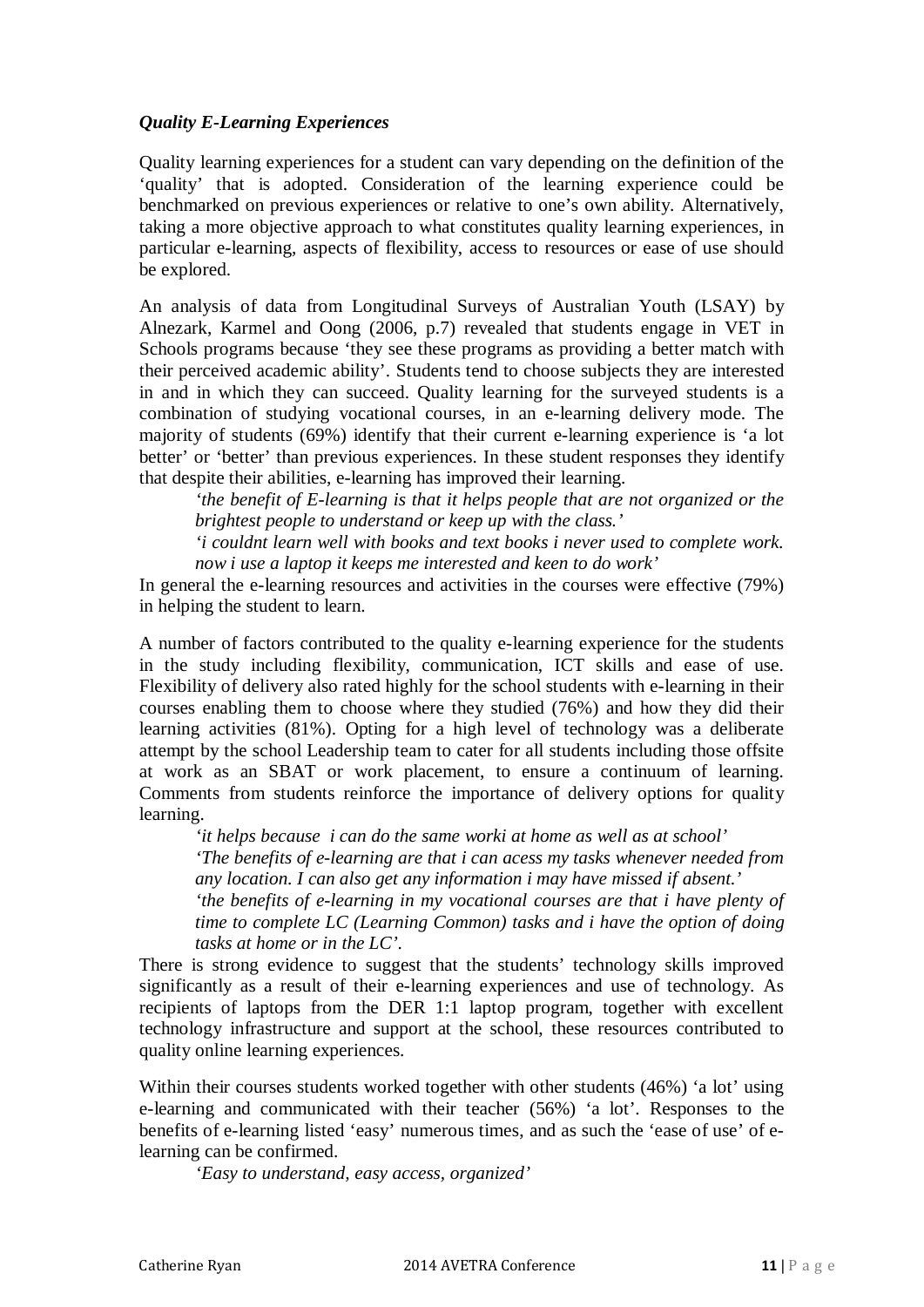*'you have easy access to work and internet' 'Its easy and simple' 'e-learning makes it easier for us to connect to the internet find out information as well as be able to use programs to develop our knowledge as well as the capabilities in a certain course'*

Not as obvious from the survey results, were the quality of materials and course design and identification of student learning styles. Based on Cashion & Palmieri's (2002) critical factors for quality online learning, it is not conclusive that the elearning experienced by the students was quality learning. Although the responses were honest and positive, the questions merely considered what e-learning occurred, rather the quality and depth of work online.

# *By-products of e-Learning*

It is proven that quality teaching and learning programs, and quality e-learning programs, engage, motivate and improve the learning outcomes for students. In this study, the students attributed the use of e-learning to assisting in their completion of Year 12, improving their employability skills and building confidence in their learning.

In a study of 2004 HSC VET students in NSW (Polesel et al, 2005) reported that 60 % of students who chose a VET subject agreed that this had been a factor in them staying on until Year 12. Students in this study, targeted the school for its strong VET delivery, would also support this statement. This response, and their response that elearning was a factor (75%) in their choice to complete Year 12, creates a formidable combination that contributes to increased retention rates for these students completing senior studies.

Of the eight employability skills, the survey questioned students on their improvement in technology, teamwork, communication and organisation, as a result their e-learning experience. The impact of e-learning on their skills and confidence in using technology was tremendously positive. Teamwork (66%) and organisational (71%) skills were also improved as a result of e-learning with communication (58%) skills to a lesser extent. As communication skills can cover oral, written, visual and behavioural dimensions, further clarification was needed for the students to better interpret the question. Nonetheless, as a medium for learning, e-learning has better prepared these students for work beyond school. Students to a lesser extent confirmed that their e-learning experience would help them get a better job, be promoted or get more responsibility in their job (44%). As the question targeted experiences for workers in employment, the students surveyed may not have connected with this question.

### *When is too much e-learning enough?*

In this study students are equipped with a 1:1 laptop, and with limited or no access to textbooks, are dependent on technology for course content, completing assessments and activities. This is especially evident in the Non Trade courses, where e-learning is used extensively in activities. Where the mode of delivery and the content area are very similar, such as business services, e-learning delivery becomes an effective form of workplace training (Brennan, 2003).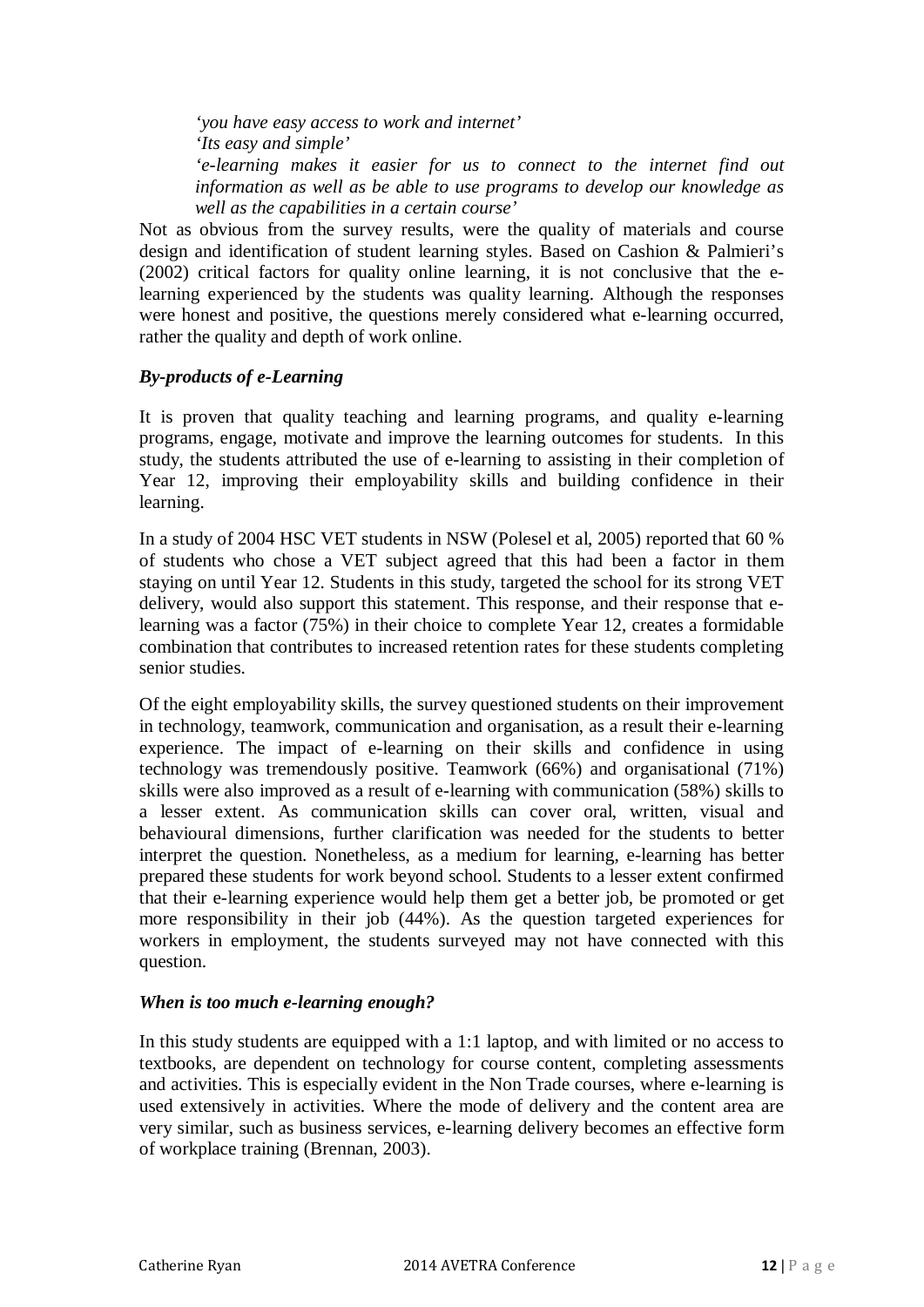In comparing the difference between actual e-learning in their course with desired elearning in their courses, the students' preference was to reduce the amount of elearning. Regardless of whether the course was categorised Trade or Non Trade, students did not want 'a lot' of e-learning in the delivery of content, assessment allocation or completing tasks. Table 5.1 calculates the difference between the actual e-learning being delivered and what the student would prefer.

|                          | How much e-learning is in your<br>course? | How much e-learning would you want<br>in your course? | <b>Difference</b> |  |  |
|--------------------------|-------------------------------------------|-------------------------------------------------------|-------------------|--|--|
| <b>All Courses</b>       |                                           |                                                       |                   |  |  |
| A Lot                    | 38.0%                                     | 25.8%                                                 | $-12.2%$          |  |  |
| Some                     | 32.9%                                     | 40.4%                                                 | 7.5%              |  |  |
| A Little                 | 26.8%                                     | 29.6%                                                 | 2.8%              |  |  |
| <b>None</b>              | 2.3%                                      | 4.2%                                                  | 1.9%              |  |  |
| <b>Trade Courses</b>     |                                           |                                                       |                   |  |  |
| A Lot                    | 18.8%                                     | 11.9%                                                 | $-6.9%$           |  |  |
| Some                     | 36.6%                                     | 37.6%                                                 | 1.0%              |  |  |
| A Little                 | 40.6%                                     | 44.6%                                                 | 4.0%              |  |  |
| <b>None</b>              | 4.0%                                      | 5.9%                                                  | 2.0%              |  |  |
| <b>Non Trade Courses</b> |                                           |                                                       |                   |  |  |
| A Lot                    | 55.4%                                     | 38.4%                                                 | -17.0%            |  |  |
| Some                     | 29.5%                                     | 42.9%                                                 | 13.4%             |  |  |
| A Little                 | 14.3%                                     | 16.1%                                                 | 1.8%              |  |  |
| <b>None</b>              | 0.9%                                      | 2.7%                                                  | 1.8%              |  |  |

**Table 5.1**: Differences in Actual and Desired e-learning content by students

Students are requesting mostly 'some' e-learning in their courses, which correlates with the national data responses for the same question. Some suggestions for this rating could be that they want variety in course delivery, as VET students are more kinaesthetic learners and prefer to be 'doing', they want less theory work generally, or as Gen Y students, place more importance on relationships than technology in the learning process. Relationships for young people, whether this is teacher to student or peer to peer, are important. Connection with their teachers is also important to their learning, and the school should be conscious not to allow technology to drive pedagogy (Brennan, 2003).

### **Conclusion**

#### *Salient Findings*

The formula for successful student outcomes for incorporating e-learning in VET program delivery include a technology rich and supported school, the learning needs of the students to be considered, the differences in course content accommodated and, interesting, challenging content and activities.

Students confirmed their intent to remain at school and complete the Year 12 HSC certification, with e-learning a factor in this decision. Research would assert that studying a vocational course as part of the HSC, also contributes to Year 12 retention rates. Amalgamate the study of a VET course with the e-learning delivery of the content and activities, and this provides the best scenario for students to complete Year 12.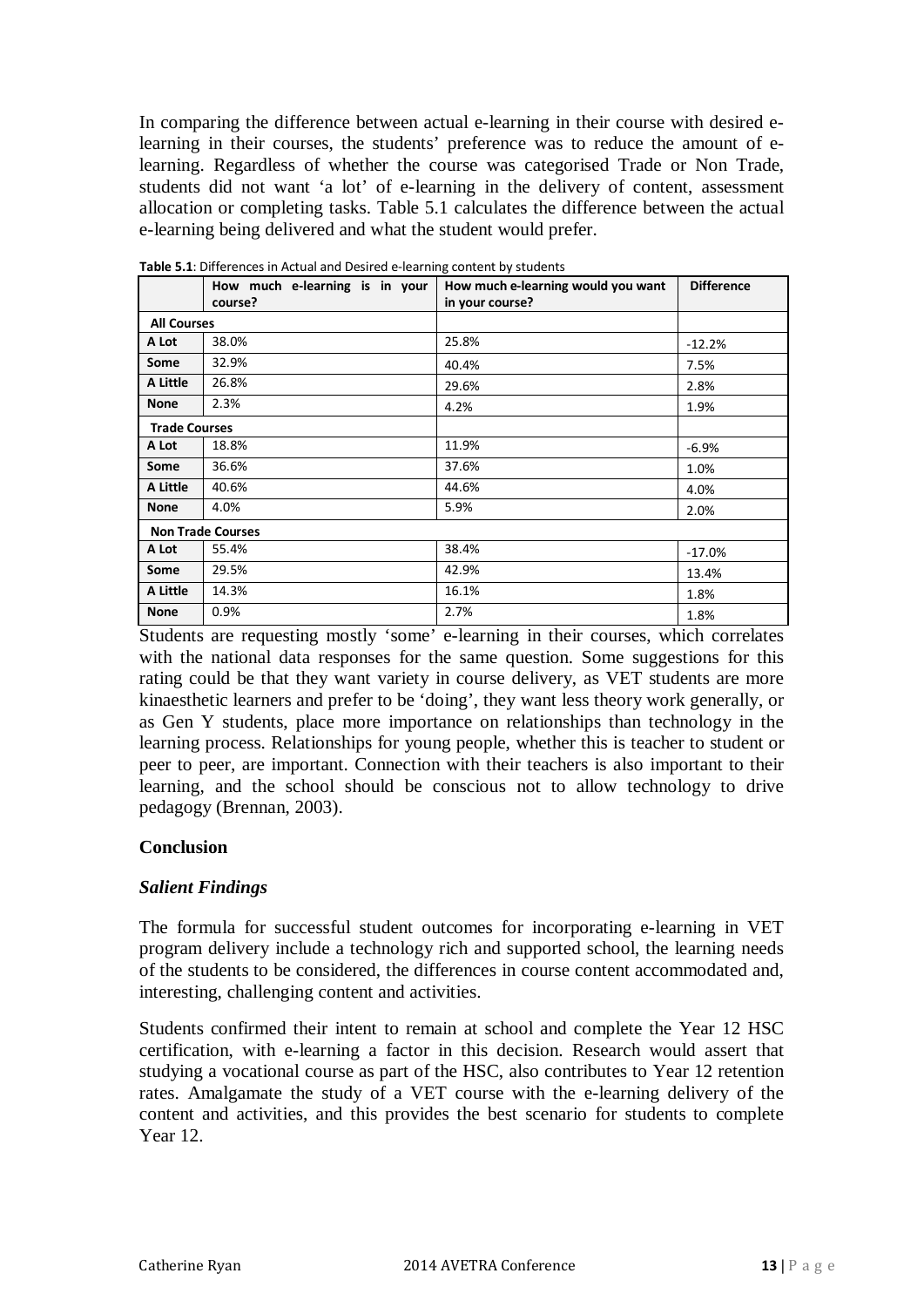Understanding the differences between Trade and Non Trade course delivery is required to appreciate the differences on the impact e-learning on course completion in these course areas. Delivery of Non Trade courses such as Business Services, Information Technology and Media, are akin to workplace training, where competence in units and hence attaining the qualification are more achievable with elearning. Students in these courses agreed that e-learning contribute 'a lot' (47%) to gaining the vocational qualification. Trade competencies like 'Carry out soldering of electrical wiring / circuits' from the Automotive course is less likely to be achieved by e-learning alone. Students undertaking Trade courses confirmed that 'some' (49%) elearning contributed to achieving the qualification, but not all. More time is allocated in the workshop for Trade courses where students practically demonstrate their skills and knowledge to gain competency. E-Learning has certainly contributed to the students overall knowledge and skill development, as indicated by the students response to e-learning benefits. The extent to which this learning translates directly to achieving the nationally recognised qualification varies between courses according to the practical nature of the delivery.

In considering the largely positive impact that e-learning had on the student's skill and confidence in technology alone, has prepared them very well for workplaces beyond school. E-Learning has also improved their method and medium of communication, helped in activities which focused on teamwork and assisted them to be organised. Elearning tools supported students in developing these employability skills and enhanced their work readiness for employment after Year 12.

# *Limitations of the Study*

There were a number of limitations of the study which restricted the researcher providing a more complete analysis of the outcomes of e-learning in VET in schools delivery. Further analysis of the types of activities developed or how each e-learning technology was used, would confirm the quality of the teaching and learning undertaken. Ensuring that teaching and learning programs cater to a range of skill and ability levels, and that the program's sequence of activities, challenged students critical thinking. In order to participate effectively and with satisfaction as a citizen in the post-industrial 'information societies' and 'knowledge based economies' of the 21st-century, a student needs to have greater thinking and problem-solving abilities, to be more self-motivated, to have a larger capacity for cooperative interaction, to possess more varied and more specialised skills, and to be more resourceful and adaptable than ever before.

The e-maturity and capacity of teachers may also determine the quality of e-learning content and activities developed for delivery. Data from the study did not explore the capacities of teachers to provide variation of activities to suit students' learning styles, be able to develop interactive and engaging lessons or extend giftedly talented learners. Where the schools expectation was to populate the LMS with content and activities, this has obviously been achieved as evidenced by the survey responses. Teachers may not be confident to move beyond this level, and need individualised guidance to assist them. Teachers contribute enormously to the quality of online education and are crucial in the entire process.

#### **References**

Alnezark, A., Karemel, T. & Ong, K. (2006), *Have school vocational education and training programs been successful?*, National Centre for Vocational Education Research, Adelaide.